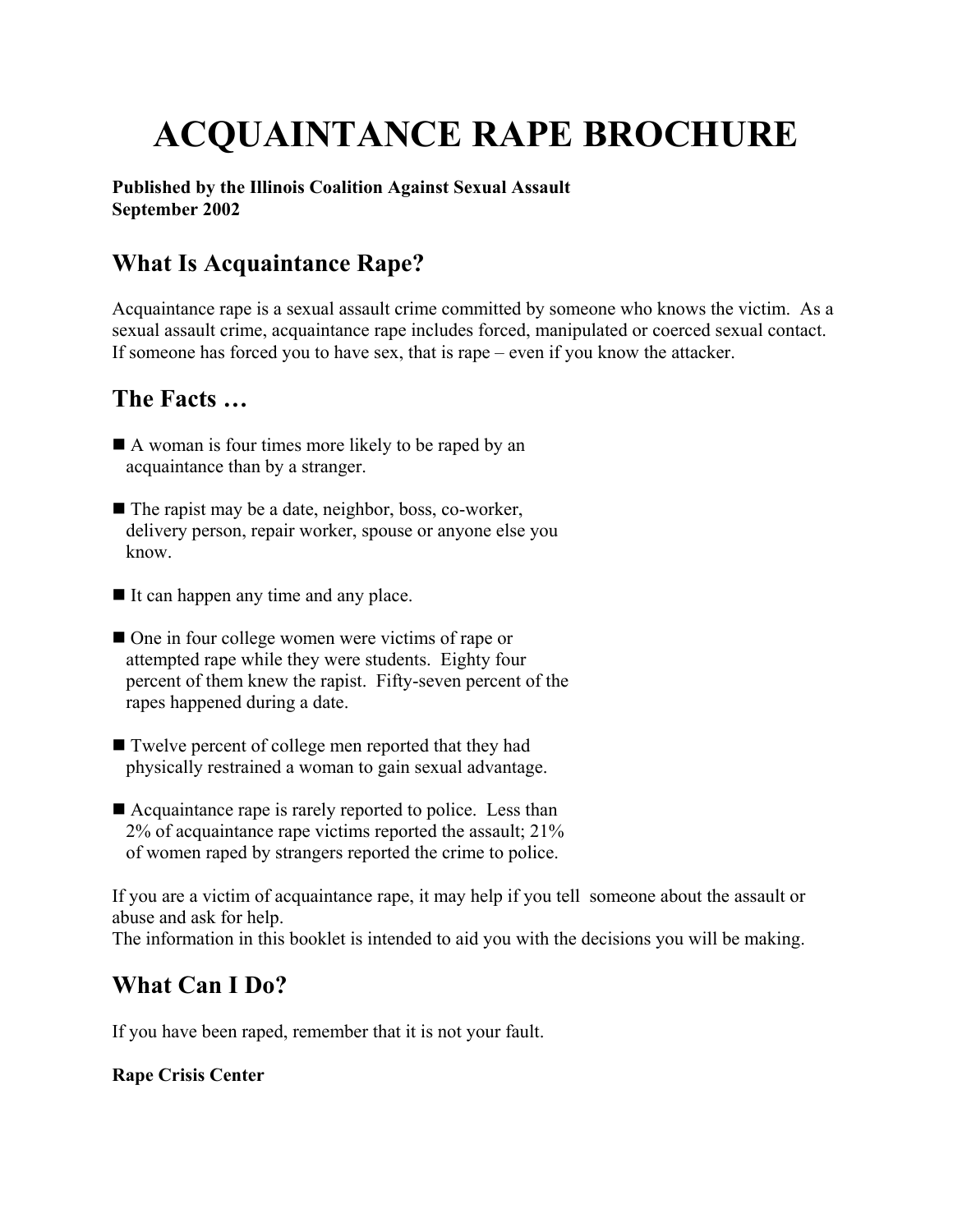You may want to call a rape crisis center about the assault. A rape crisis counselor will talk with you in person or on the phone. A crisis worker can go with you to the hospital, police station and court appointments.

#### **Medical Care**

You may want to get medical attention. The medical staff can examine you for injuries and test for infections and pregnancy. Hospital personnel can also inform you about emergency contraception. If you go to a hospital emergency room within 72 hours, the hospital can collect evidence of the assault.

#### **Law Enforcement**

You may want to report the crime to the police and pursue prosecution of the offender.

# **If I Know A Rape Victim?**

#### **Support**

If you know someone who has been raped, be supportive. Do not blame the victim. Rape is a crime, and blame belongs with the person that committed the crime. Remember that it is never the victim's fault.

#### **Listen and Help**

Respond to what she says she needs – not what you think she needs. Support her in calling a rape crisis center and getting medical attention. If she wants to report to police, offer to go with her. If she does not want to report, respect her decision.

#### **Action**

Offer to help make phone calls for her. Offer to drive her to the hospital, police station and rape crisis center. Offer to stay with her during the medical examination and interviews.

### **The Impact**

Rape is traumatic and affects the victim physically and emotionally. Every victim reacts differently to being raped.

In cases of acquaintance rape, the victim's trust in someone she knows has been destroyed. Likewise, her trust in her own judgment about people is shaken. A victim may blame herself. She may think the rape would not have happened "if only"… she had not gone to the party… let him in her apartment… agreed to study at his house… This is why it is so important to be supportive of the victim and to remember the rape is not her fault.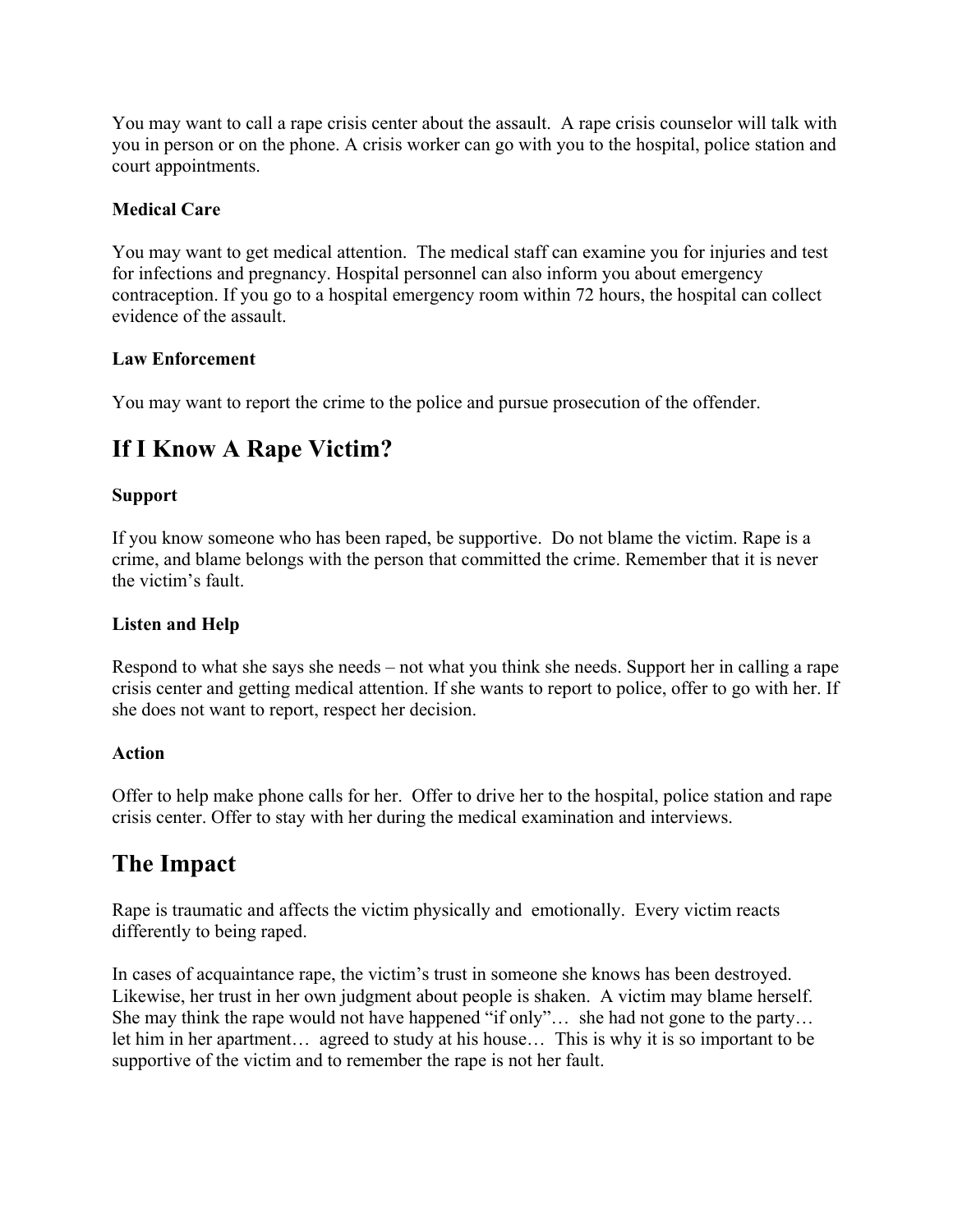The victim may suffer sleeplessness, nightmares, fear, poor concentration, anxiety, changes in appetite, loss of self-confidence, stress-related illness, grief and despair. She may become depressed and withdrawn. If she is a student, she may transfer to another school or drop out of school altogether.

Many victims may try to forget about the rape. Some victims fear that they will not be believed if they tell someone. Others may not identify what happened as rape. Some victims are afraid to report an assault because they were drinking or using drugs. Often, the victim does not ask for support or counseling as she struggles to recover from the assault.

### **Male Victims**

As a man, you can be sexually assaulted by an acquaintance. You may be pressured or forced into unwanted sex by a friend, relative, date or other acquaintance. If this happens to you, you are entitled to the same services and legal remedies as any other victim.

If you are sexually assaulted, you may fear that your masculinity is in question. You may ask: Why couldn't I protect myself? Has this ever happened to any other man? If the attacker is a female, you may fear that no one would believe your story or that you would be laughed at.

It is important to remember that sexual assault is a crime. You are not at fault. You are entitled to support – to medical care, legal assistance and counseling. You may want to call a rape crisis center for help in getting these services.

# **Why Does It Happen?**

A rapist is a criminal. Acquaintance rape happens because the attacker chooses to force sex on the victim. There are many reasons why he may do this. He may want to control, punish or humiliate the victim. He may believe he is entitled to sex regardless of what she wants. He may think he can get away with it. It is not the victim's fault.

### **What About Alcohol?**

Women should be able to drink or go to a party without fear of rape. This is their right. Women should not be judged differently than men for drinking or going to a party.

If a woman is raped at a party where she was drinking alcohol, she is often blamed for the assault. The rapist, on the other hand, is often not held accountable for his violent behavior. He uses drinking as his excuse: "I didn't know what I was doing."

Unfortunately, women are more vulnerable to sexual assault when they are drinking. To be safer, a woman may want to drink moderately and know her limits. She may also want to ask a friend along when going to a party or bar.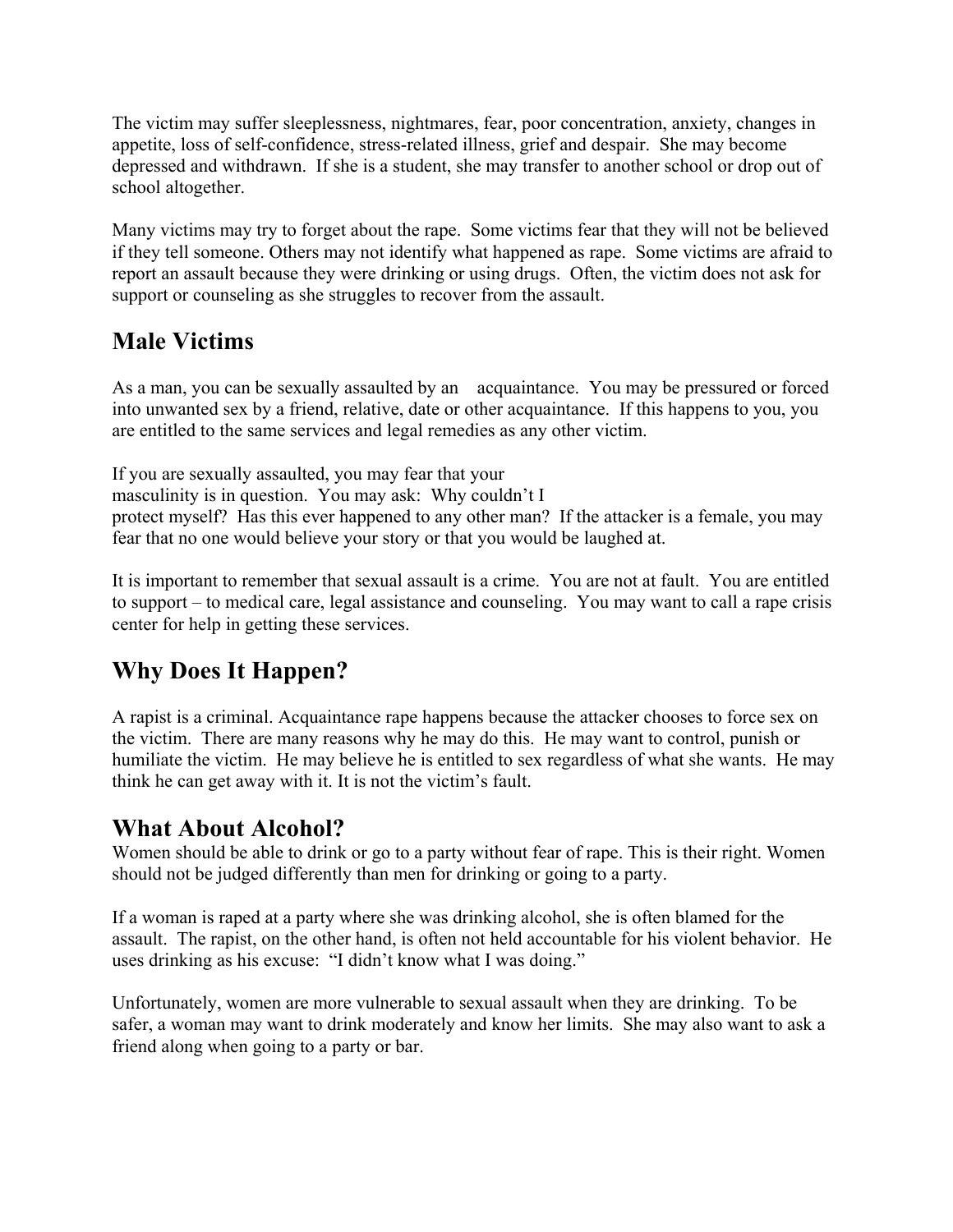Men can take responsibility for making parties and bars safer for women. Men can stay sober and control their behavior. They can intervene if a woman is being harassed. They can be sure that a woman is not isolated from the group by other men. They can refuse to go along with plans for "getting the woman drunk." They can help an intoxicated woman get home safely. They can remember that rape is a crime.

## **What About Date Rape Drugs?**

Rapists can use a variety of drugs to make a woman defenseless. GHB and Royhpnol are among the more widely distributed. These drugs are often colorless, odorless and tasteless. They can cause a woman to lose mobility and even consciousness. When she wakes up, the woman may not have any memory of the assault.

Some of the drugs may be used recreationally by women who do not fully understand their effects. Or, someone may slip the drug into a drink that has been left unattended while a woman is dancing or using the restroom.

To protect yourself against a rapist using drugs:

- Go to parties with friends and people that you trust.
- Do not leave your drink unattended. If you do, get a new drink.
- Do not use any unfamiliar substances offered to you at a party.
- If you feel dizzy or disoriented, ask a friend for help immediately.
- $\blacksquare$  If you wake up with no memory of what happened the night before, go to an emergency medical center immediately.

### **The Law**

Acquaintance rape is a crime in Illinois. There is no legal difference between sexual assault by a stranger and sexual assault by an acquaintance.

Under Illinois law, consent is one thing and one thing only: a clear "YES" to the sexual act in question. If the victim does not fight back or escape, the law does not presume that the victim consented. If the victim knows the offender, the law still does not presume consent.

A sexual assault victim can talk with the police and State's Attorney about prosecution of the case. The sexual assault law gives the State's Attorney many options for prosecuting sex offenders.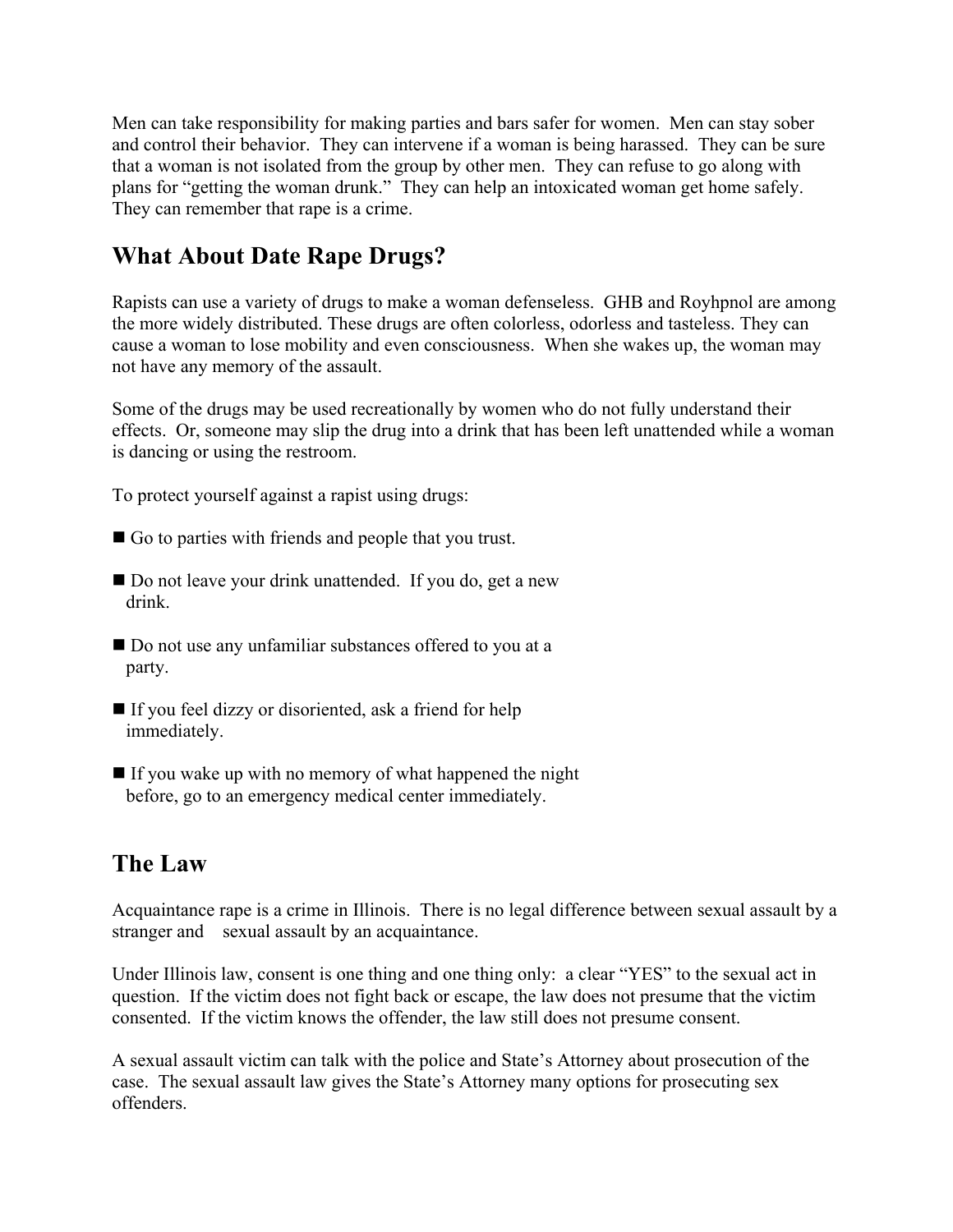### **Your Rights**

In a relationship:

- You have the right to a life without violence.
- You have the right to reject unwanted attention.
- You have the right to change your mind whenever you want to.
- You have the right to be yourself without changing to please others.
- You have the right to dress or act seductively without promising to have sex.
- You have the right to decide whether you want physical and sexual contact.
- You have the right to start a relationship slowly.
- You have the right to change a relationship when your feelings change.
- You have the right to say "NO."

#### **After an assault:**

- You have the right to medical treatment at a hospital emergency room.
- You have the right to report the assault to police.
- You have the right to be treated fairly and with dignity during the medical and criminal justice processes.
- You have the right to be notified of court proceedings related to your case.
- You have the right to bring an advocate or other support person to all court proceedings.
- You have the right to restitution.